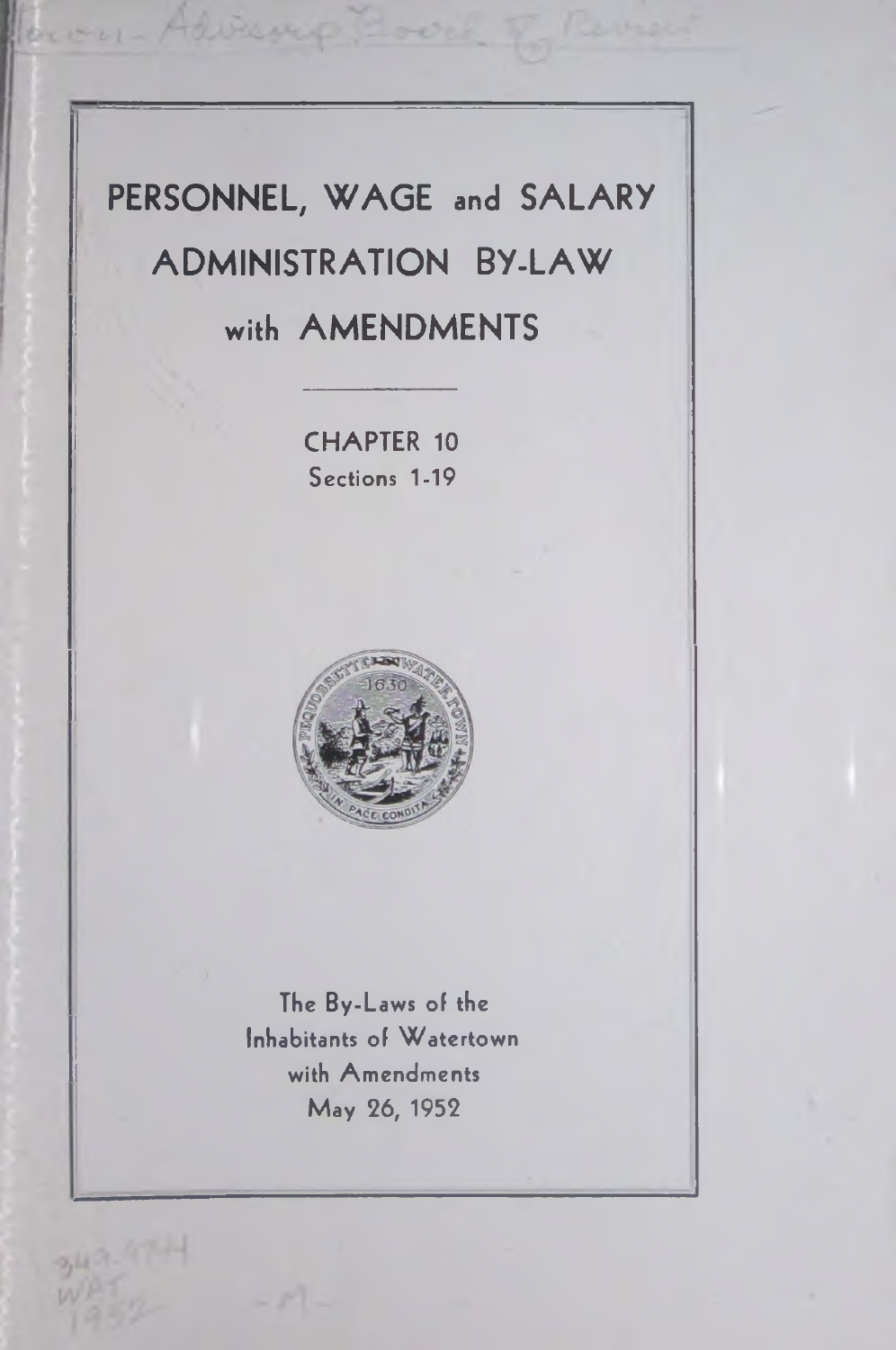# **ADJOURNED ANNUAL MEETING**

# **April 13, 1949**

## **Article 26**

#### On motion duly made and seconded, it was

VOTED: Pursuant to the authority contained in Section 108A of Chapter 41 of the General Laws to amend the By-laws of the Town by adding thereto Chapter 10, Section 1-14 inclusive to be titled "Personnel, Wage and Salary Administration," as follows:

# **CHAPTER 10**

# **Personnel, Wage and Salary Administration**

A By-Law governing the adoption of the Classification and Compensation plans for positions in the Town service.

#### **SECTION 1 — Compensation of Officers and Employees.**

Subject to the provisions of this by-law the salary or compensation of employees of the Town shall be established.

#### SECTION 2 **— Adoption of Classification Plan.**

That the classification and standardization of all positions in the town service as contemplated and adopted by the Civil Service Commission, with such amendments or changes as may be made thereto, be and the same are hereby adopted as the classification plan for all positions in the town service. The titles of the classes of positions named shall forthwith become the official titles of every position allocated to the respective classes and shall be used on all payrolls, budget estimates and official records and reports relating to such positions.

# **SECTION 3 — Adoption of Compensation Plan.**

That the salary and wage schedules for the respective classes of positions as arranged under appropriate services of the classification plan and set forth in the following sections, with such amendments as may be made thereto from time to time by the Town Meeting, be and the same are hereby adopted and shall constitute the "COMPENSATION PLAN." Said "COMPENSATION PLAN" establishing the standard salary schedules is, in words, letters, and numerals, as hereafter follows.

## **SECTION 4 — Salary Schedules for Positions in the Adminstrative and Clerical Service:**

"That the following salary schedules for positions in the Administrative and Clerical Service and the same are hereby adopted as the standard salary schedules for all such positions in the town service: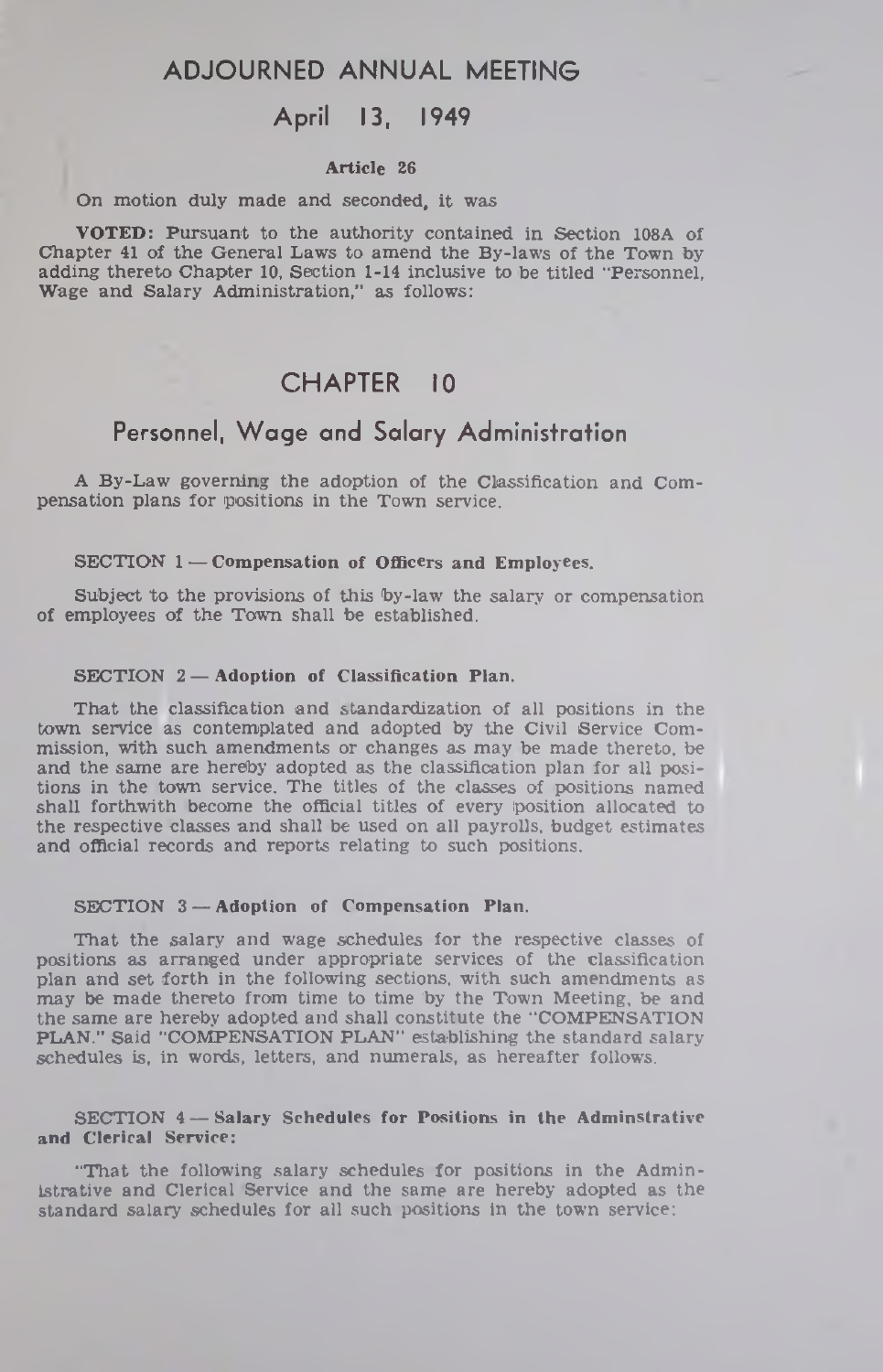|                                                                                                                                                                    | Standard Basic Salary<br>Intermediate Range |                                    |                                    |                                    |                                           |
|--------------------------------------------------------------------------------------------------------------------------------------------------------------------|---------------------------------------------|------------------------------------|------------------------------------|------------------------------------|-------------------------------------------|
|                                                                                                                                                                    | Minimum                                     | After<br>1st<br>Year               | After<br>2nd<br>Year               | Maximum<br>After<br>3rd<br>Year    |                                           |
| GRADE 2-B<br>Junior Clerk<br>.<br>Junior Clerk-Typist<br>Junior Clerk-Stenographer<br>Clerk-Cashier                                                                | \$1,700<br>1.700<br>1,700<br>1,700          | \$1,800<br>1,800<br>1,800<br>1,800 | \$1,900<br>1.900<br>1,900<br>1,900 | \$2,000<br>2,000<br>2,000<br>2.000 |                                           |
| <b>GRADE 3-B</b><br>Senior Clerk<br>Senior Clerk-Typist<br>Senior Clerk-Stenographer<br>Telephone Operator                                                         | 2,100<br>2,100<br>2,100<br>2,100            | 2,200<br>2,200<br>2,200<br>2,200   | 2,300<br>2,300<br>2.300<br>2,300   | 2,360<br>2,360<br>2.360<br>2.360   |                                           |
| GRADE 4-B<br>Permanent Assistant<br>Registrar<br>.                                                                                                                 | 2.460                                       | 2.560                              | 2.660                              | 2,720                              |                                           |
| GRADE 5-A<br>Principal Clerk<br>$\sim$<br>Principal Clerk-Typist<br>$\mathbb{R}^2$<br>Principal Clerk-<br>$Stenographer$<br>Confidential Secretary to<br>Selectmen | 2,520<br>2,520<br>2,520<br>2,520            | 2.640<br>2,640<br>2,640<br>2,640   | 2.760<br>2,760<br>2,760<br>2.760   | 2.880<br>2,880<br>2,880<br>2,880   |                                           |
| GRADE 9<br>Purchasing Agent $\dots \dots$ \$3,300                                                                                                                  | Minimum                                     | After<br>1st<br>Year<br>\$3,600    | After<br>2nd<br>Year<br>\$3,900    | After<br>3rd<br>Year<br>\$4,200    | Maximu<br>After<br>4th<br>Year<br>\$4,500 |
|                                                                                                                                                                    |                                             |                                    |                                    |                                    |                                           |

# SECTION 5 — **Salary Schedules for Positions in the Agriculture (Including Conservation) Service:**

 $m$ 

"That the following salary schedules for positions in the Agriculture (including Conservation) Service and the same are hereby adopted as the standard salary schedules for all such positions in the town service:

## GRADE 5—

|          | Tree Climber<br>$Tree$ Surgeon              |                                 | Hourly Rate \$1.42 per hour<br>Hourly Rate \$1.42 per hour |                      |                                 |
|----------|---------------------------------------------|---------------------------------|------------------------------------------------------------|----------------------|---------------------------------|
| GRADE 8- |                                             | After<br>1st<br>Minimum<br>Year | After<br>2nd<br>Year                                       | After<br>3rd<br>Year | Maximum<br>After<br>4th<br>Year |
|          | Forestry Foreman $$3,120$ $$3,300$ $$3,480$ |                                 |                                                            | \$3,660              | \$3,840                         |

# SECTION 6 — **Salary Schedules for Positions in the Custodian (including Domestic) Service:**

"That the following salary schedules for positions in the Custodian (including Domestic) Service and the same are hereby adopted as the standard salary schedules for all such positions in the town service: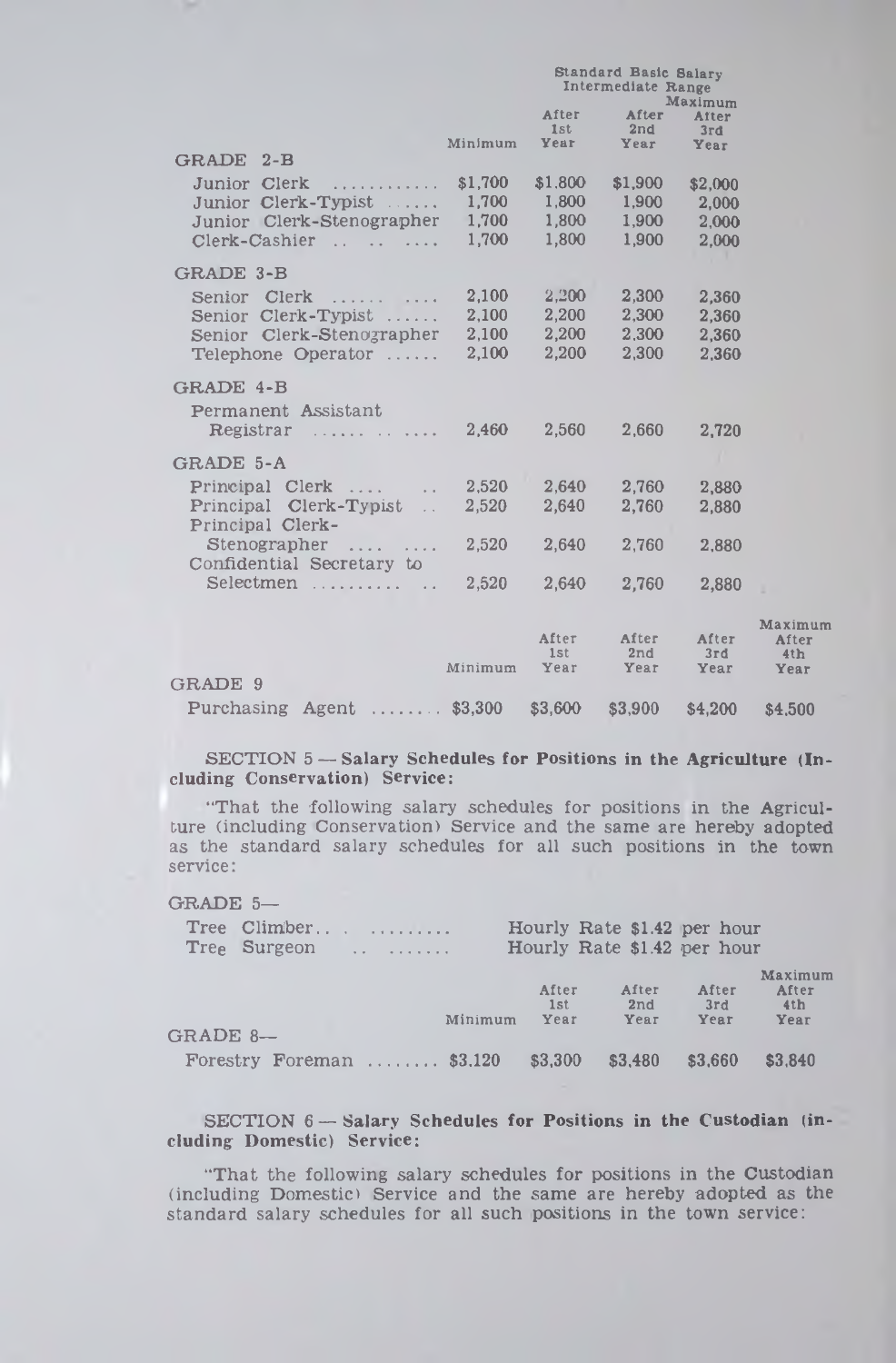|                                          | Intermediate Range   |                             |                      |                                 |
|------------------------------------------|----------------------|-----------------------------|----------------------|---------------------------------|
| Minimum<br>GRADE 2-                      | After<br>1st<br>Year | After<br>2nd<br><b>Year</b> | After<br>3rd<br>Year | Maximum<br>After<br>4th<br>Year |
|                                          |                      |                             |                      |                                 |
| Worker \$1,440<br>Institution<br>House   | \$1,560              | \$1,680                     | \$1,740              | \$1.800                         |
| 1.440<br>$\text{Matron-Infirmary} \dots$ | 1,560                | 1.680                       | 1.740                | 1.800                           |
| 1.440<br>Janitress                       | 1.560                | 1.680                       | 1.740                | 1.800                           |
|                                          | Minimum              | After<br>1st<br>Year        | After<br>2nd<br>Year | Maximum<br>After<br>3rd<br>Year |
|                                          |                      |                             |                      |                                 |
| GRADE 5-A<br>Junior Building Custodian   | \$2,520              | \$2.640                     | \$2.760              | \$2.880                         |
| GRADE 6-A                                |                      |                             |                      |                                 |
| Senior Building Custodian                | 2.760                | 2.880                       | 3.000                | 3.120                           |

Standard Basic Salary

**SECTION 7 — Salary Schedules for Positions in the Library Service:** "That the following salary schedules for positions in the Library Service and the same are hereby adopted as the standard salary schedules for all such positions in the town service:

| After<br>1st | After<br>2nd                                                                  | After<br>3rd                             | Maximum<br>After<br>4 <sub>th</sub><br>Year |
|--------------|-------------------------------------------------------------------------------|------------------------------------------|---------------------------------------------|
|              |                                                                               |                                          |                                             |
| \$1,800      | \$1.920                                                                       | \$2,040                                  | \$2,160                                     |
|              |                                                                               |                                          |                                             |
|              |                                                                               |                                          |                                             |
|              |                                                                               | 2,400                                    | 2,520                                       |
| Minimum      | After<br>1st<br><b>Year</b>                                                   | After<br>2nd<br>Year                     | Maximum<br>After<br>3rd<br>Year             |
|              |                                                                               |                                          |                                             |
|              |                                                                               |                                          |                                             |
|              |                                                                               |                                          | 2,880                                       |
| 2,520        | 2,640                                                                         | 2,760                                    | 2.880                                       |
| 2.520        | 2,640                                                                         | 2.760                                    | 2.880                                       |
|              |                                                                               |                                          | 2.880                                       |
|              |                                                                               |                                          |                                             |
| 2,520        | 2,640                                                                         | 2,760                                    | 2,880                                       |
| After<br>1st | After<br>2nd                                                                  | After<br>3rd                             | Maximum<br>After<br>4th                     |
|              | Year                                                                          | Year                                     | Year                                        |
|              |                                                                               |                                          |                                             |
| 2,760        | 2.880                                                                         | 3,000                                    | 3.120                                       |
| 2,760        | 2.880                                                                         | 3.000                                    | 3.120                                       |
|              |                                                                               |                                          | 3.120                                       |
|              |                                                                               |                                          |                                             |
| 2.760        | 2.880                                                                         | 3,000                                    | 3,120                                       |
|              | Minimum<br><b>Уеаг</b><br>2,160<br>2,520<br>2,520<br>Minimum<br>Year<br>2.760 | Year<br>2.280<br>2,640<br>2,640<br>2,880 | Year<br>2.760<br>2,760<br>3,000             |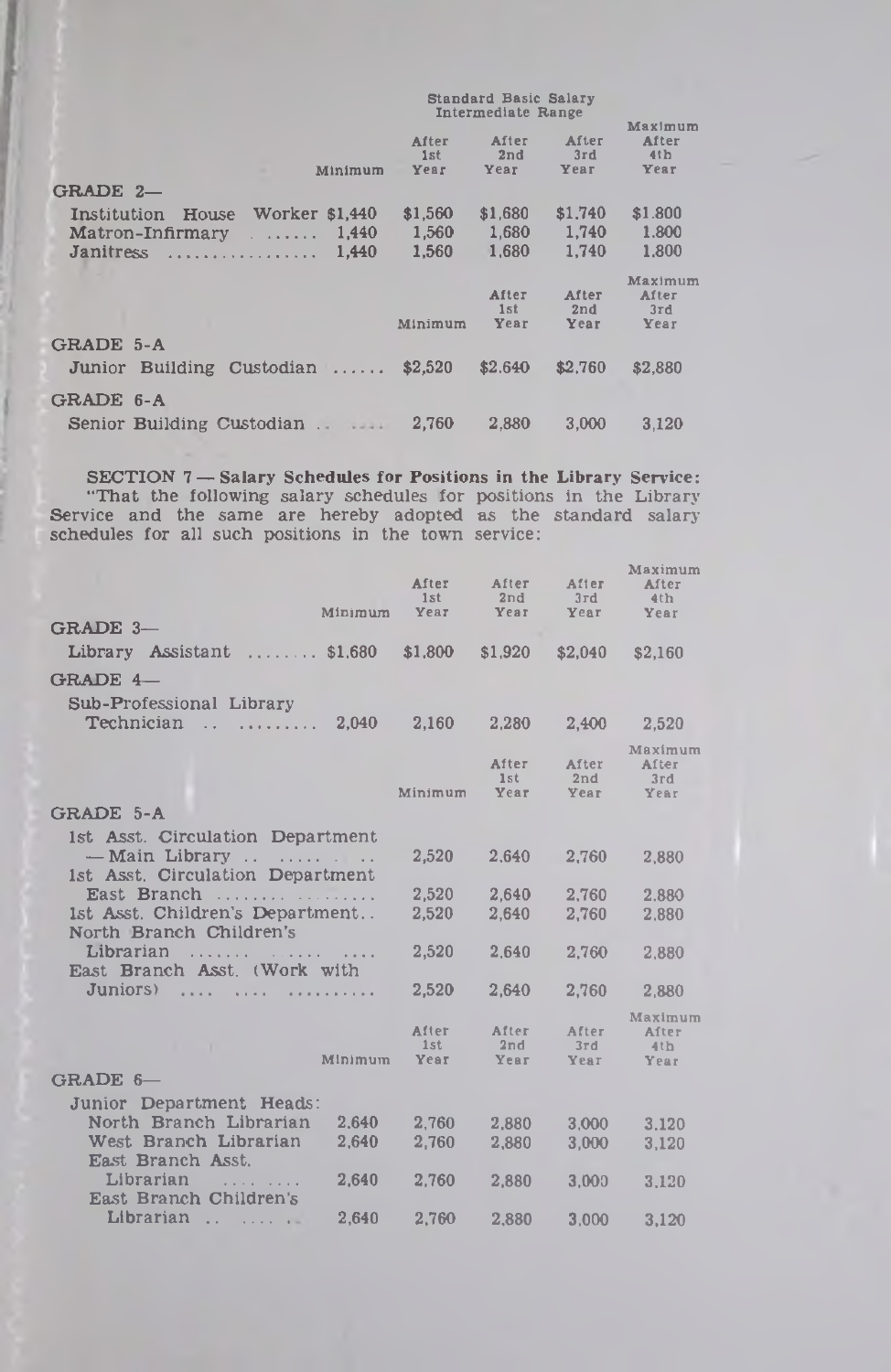|                                                               | Standard Basic Salary<br>Intermediate Range |                      |                      |                      |                                 |
|---------------------------------------------------------------|---------------------------------------------|----------------------|----------------------|----------------------|---------------------------------|
|                                                               | Minimum                                     | After<br>1st<br>Year | After<br>2nd<br>Year | After<br>3rd<br>Year | Maximum<br>After<br>4th<br>Year |
| GRADE 7-                                                      |                                             |                      |                      |                      |                                 |
| Senior Department Heads:                                      |                                             |                      |                      |                      |                                 |
| East Branch Librarian                                         | 2.760                                       | 2,940                | 3.120                | 3.300                | 3.480                           |
| Supervisor Work with                                          |                                             |                      |                      |                      |                                 |
| Children<br>.                                                 | 2.760                                       | 2.940                | 3.120                | 3,300                | 3.480                           |
| Catalog Librarian                                             | 2.760                                       | 2,940                | 3,120                | 3.300                | 3.480                           |
| Circulation Librarian                                         | 2,760                                       | 2.940                | 3.120                | 3,300                | 3.480                           |
| Reference Librarian                                           | 2.760                                       | 2,940                | 3,120                | 3.300                | 3.480                           |
| $GRADE$ 9-                                                    |                                             |                      |                      |                      |                                 |
| Assistant Librarian                                           | 3.300                                       | 3.600                | 3.900                | 4.200                | 4.500                           |
| GRADE 11-                                                     |                                             |                      |                      |                      |                                 |
| Librarian (Chief)<br><b>Contract Contract</b>                 | 4,200                                       |                      | 4,500 4,800          | 5,100                | 5,400                           |
| SECTION 8 - Salary Schedules for Positions in the Engineering |                                             |                      |                      |                      |                                 |
| Service:                                                      |                                             |                      |                      |                      |                                 |

n

• That the following salary schedules for positions in the Engineering Service and the same are hereby adopted as the standard salary schedules for all such positions in the town service:

| GRADE 5-A                                     | Minimum      | After<br>1st<br>Year       | After<br>2nd<br>Year | Maximum<br>After<br>3rd<br>Year   |
|-----------------------------------------------|--------------|----------------------------|----------------------|-----------------------------------|
| Engineering $Aid$ —<br>Grade 1   \$2,520      |              | \$2,640                    | $$2,760$ $$2,880$    | Maximum                           |
| Minimum                                       | 1st<br>Year  | After After<br>2nd<br>Year | After<br>3rd<br>Year | After<br>4 <sup>t</sup> h<br>Year |
| $GRADE 6-$                                    |              |                            |                      |                                   |
| Engineering $A$ id —<br>Grade 2   2,640 2,760 |              | 2,880                      | 3,000                | 3,120                             |
| GRADE $8-$                                    |              |                            |                      |                                   |
| Junior Civil Engineer —<br>Grade 3   3,120    | <b>3.300</b> | 3.480                      | 3,660                | 3,840                             |
| $GRADE 9 -$                                   |              |                            |                      |                                   |
| $Civil$ Engineer $-$ Grade 4<br>3.300         | 3,600        | 3,900                      | 4.200                | 4.500                             |
| $GRADE$ 11-                                   |              |                            |                      |                                   |
| Town Engineer—Grade 5 4,200                   |              | 4,500 4,800                | 5,100                | 5,400                             |

SECTION 9-Salary Schedules for Positions in the Health and Welfare Services:

"That the following salary schedules for positions in the Health and Welfare Service and the same are hereby adopted as the standard salary schedules for all such positions in the town service:

|                                             | Minimum | After<br>1st<br>Year | After<br>2nd<br>Year | After<br>3rd<br>Year | Maximum<br>After<br>4 <sub>th</sub><br>Year |
|---------------------------------------------|---------|----------------------|----------------------|----------------------|---------------------------------------------|
| GRADE $3-$<br>$Keeper$ --Infirmary $\ldots$ | 1,680   | 1.800                | 1.920                | 2.040                | 2.163                                       |
| GRADE 3-A<br>$Hv$ gienist                   | 1.780   | 1.900                | 2.020                | 2.140                | 2.260                                       |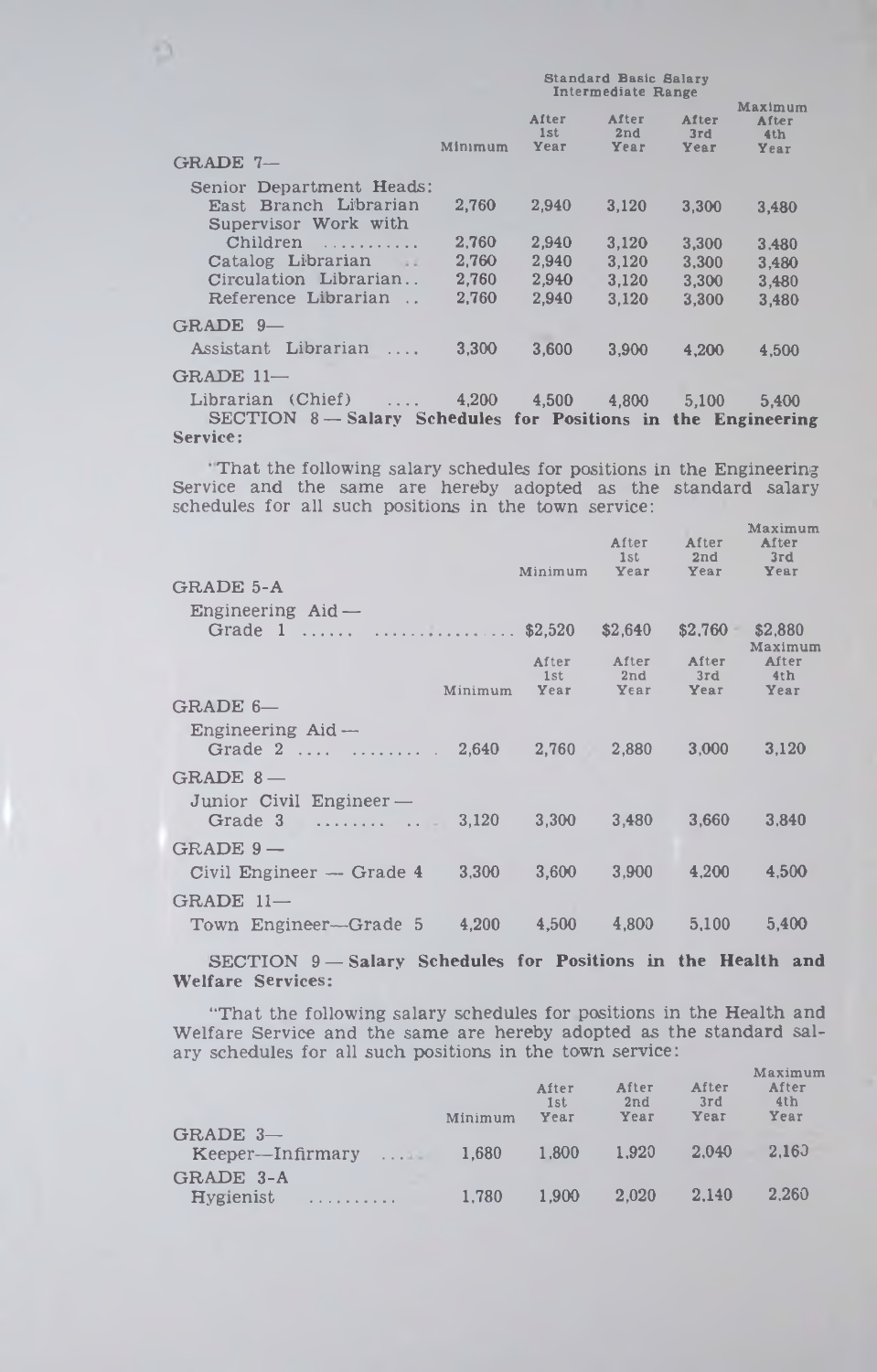|                                           | Standard Basic Salary<br>Intermediate Range |                      |                      |                      |                                                    |
|-------------------------------------------|---------------------------------------------|----------------------|----------------------|----------------------|----------------------------------------------------|
|                                           | Minimum                                     | After<br>1st<br>Year | After<br>2nd<br>Year | After<br>3rd<br>Year | Maximum<br>After<br>4 <sub>th</sub><br><b>Уеаг</b> |
| GRADE 5-C<br>Public Health Nurse          | 2.500                                       | 2,620                | 2.740                | 2.860                | 2,980                                              |
| GRADE 6-A<br>Social Worker                | 2.580                                       | 2.760                | 2.940                | 3.120                | 3.300                                              |
| GRADE 8-<br>Health Inspector              | 3.120                                       | 3.300                | 3.480                | 3.660                | 3.840                                              |
| GRADE 8-A<br><b>Principal Social Work</b> |                                             |                      |                      |                      |                                                    |
| Supervisor<br>GRADE 9-                    | 3.420                                       | 3,600                | 3.780                | 3.960                | 4.140                                              |
| Commissioner of Veteran's<br>Service<br>. | 3.300                                       | 3.600                | 3.900                | 4.200                | 4.500                                              |
| GRADE 11-<br>Health Officer               | 4,200                                       | 4,500                | 4,800                | 5.100                | 5,400                                              |
| Welfare Agent<br>$-1.1.1.1.1$             | 4.200                                       | 4,500                | 4.800                | 5.100                | 5,400                                              |

**SECTION 10 — Salary Schedules for Positions in the Mechanical and Construction Service:**

"That the following salary schedules for positions in the Mechanical and Construction Service and the same are hereby adopted as the standard salary schedules for all such positions in the town service:

### GRADE 4-A

| Construction Handyman<br>$(Park \tDepth)$          | Hourly Rate \$1.42 per hour |  |         |
|----------------------------------------------------|-----------------------------|--|---------|
| GRADE 4-C                                          |                             |  |         |
| Laborer (unskilled)                                | Hourly Rate \$1.32 per hour |  |         |
| Motor Equipment Operator                           |                             |  |         |
|                                                    | Hourly Rate \$1.37 per hour |  |         |
| Motor Equipment Operator<br>Grade $\sum_{i=1}^{n}$ |                             |  |         |
|                                                    | Hourly Rate \$1.37 per hour |  |         |
| $Laborer$ (skilled) $\ldots$                       | Hourly Rate \$1.37 per hour |  |         |
| Motor Equipment Operator                           |                             |  |         |
| Grade $3$                                          | Hourly Rate \$1.42 per hour |  |         |
|                                                    |                             |  | Maximum |
|                                                    | After After After           |  | After   |

|                                                                                                               | 1st | 2nd | 3rd<br>Minimum Year Year Year Year                                                                                                                        | 4th |
|---------------------------------------------------------------------------------------------------------------|-----|-----|-----------------------------------------------------------------------------------------------------------------------------------------------------------|-----|
| GRADE 6-                                                                                                      |     |     |                                                                                                                                                           |     |
| Water Meter Inspector<br>Blacksmith<br>Carpenter<br>Painter (skilled)<br>Foreman (Highway De-                 |     |     | 2.640 2.760 2.880 3.000 3.120<br>Hourly Rate \$1.52 per hour<br>Hourly Rate \$1.52 per hour<br>Hourly Rate \$1.52 per hour<br>Hourly Rate \$1.52 per hour |     |
| partment)<br>Working Foreman<br>Foreman $(Park)$<br>Working Foreman<br>$(Cemetery)$<br>Motor Equip. Repairman |     |     | Hourly Rate \$1.52 per hour<br>Hourly Rate \$1.52 per hour<br>Hourly Rate \$1.52 per hour<br>Hourly Rate \$1.52 per hour<br>Hourly Rate \$1.52 per hour   |     |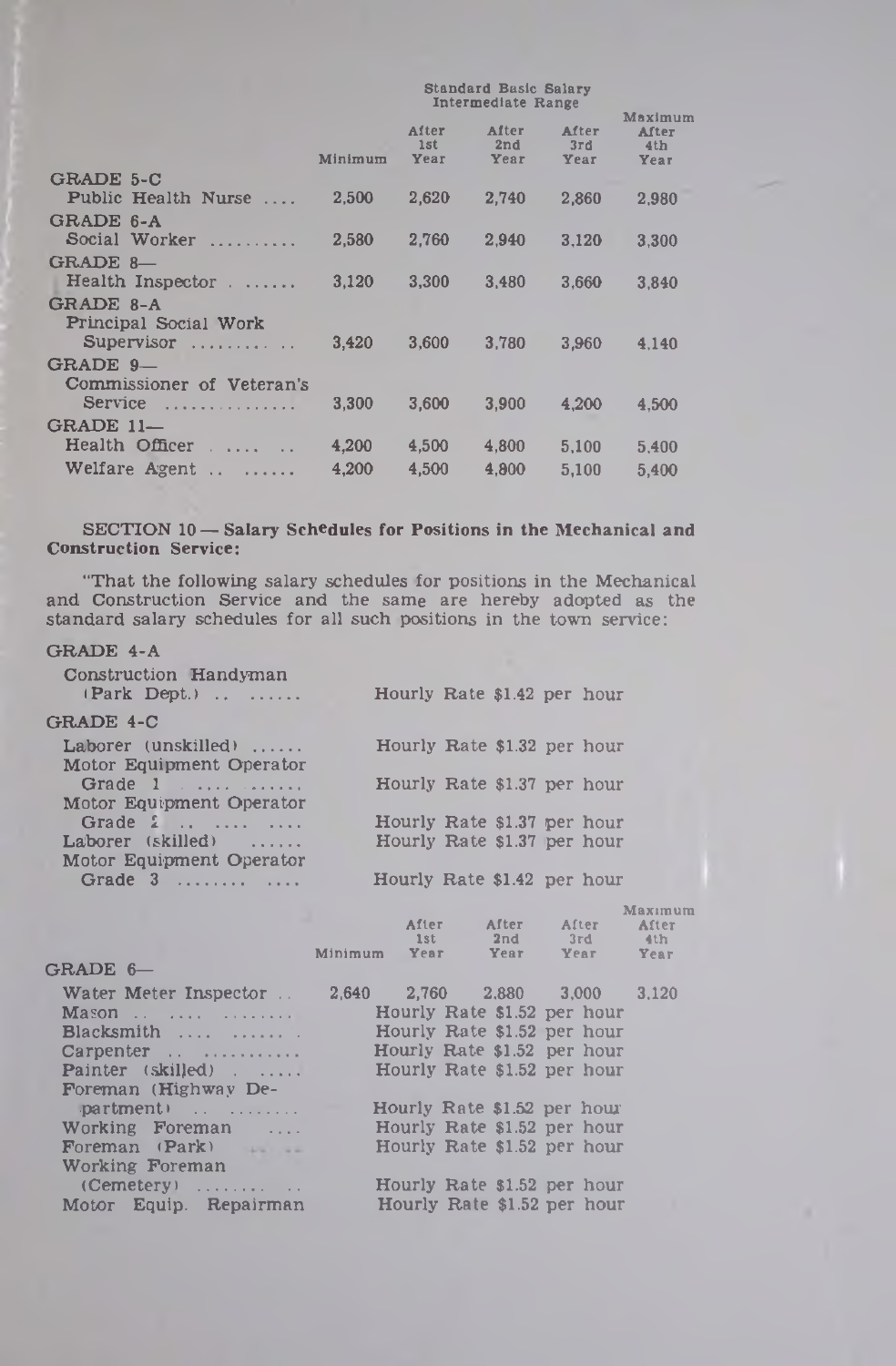| Hourly Rate \$1.52 per hour |
|-----------------------------|
| Hourly Rate \$1.52 per hour |
|                             |
| Hourly Rate \$1.52 per hour |
|                             |
|                             |
| Hourly Rate \$1.52 per hour |
| Hourly Rate \$1.57 per hour |
| Hourly Rate \$1.57 per hour |
|                             |

| GRADE 7-A                         | Minimum | After<br>1st<br>Year | After<br>2nd<br>Year        | After<br>3rd<br>Year | Maximum<br>After<br>4 <sub>th</sub><br>Year |
|-----------------------------------|---------|----------------------|-----------------------------|----------------------|---------------------------------------------|
| Inspector of Wire                 |         |                      |                             |                      |                                             |
| Maintenance<br>Water Meter Repair | 2.880   | 3.060                | 3.240                       | 3.420                | 3.600                                       |
| Foreman $\dots\dots\dots\dots$    |         |                      | Hourly Rate \$1.72 per hour |                      |                                             |

| GRADE 8-                                                                 |       |       |                             |       |       |
|--------------------------------------------------------------------------|-------|-------|-----------------------------|-------|-------|
| Cemetery Superintendent                                                  | 3.120 | 3.300 | 3.480                       | 3.660 | 3,840 |
| 2nd. Asst. Superintendent<br>-Poles and Wires<br>Superintendent of Parks | 3,120 | 3.300 | 3.480                       | 3.660 | 3.840 |
| and Recreation<br>Sealer of Weights and                                  | 3.120 | 3.300 | 3.480                       | 3.660 | 3.840 |
| Measures                                                                 | 3.120 | 3.300 | 3,480                       | 3,660 | 3.840 |
| Water Registrar, Clerk to<br>The Board of                                |       |       |                             |       |       |
| Water Commissioners.<br>Foreman Working                                  | 3.120 | 3.300 | 3.480                       | 3.660 | 3.840 |
| Carpenter                                                                | 3.120 | 3.300 | 3.480                       | 3.660 | 3.840 |
| Water Construction<br>Foreman                                            |       |       | Hourly Rate \$1.85 per hour |       |       |
| Motor Equipment Main-                                                    |       |       |                             |       |       |
| tenance Foreman<br>1.111                                                 |       |       | Hourly Rate \$1.85 per Hour |       |       |

# GRADE 9— 1st Asst. Superintendent — Poles and Wires ... 3,300 3,600 3.900 4,200 4,500 Supervisor Foreman Highway Department . 3,300 3,600 3,900 4,200 4,500 Asst. Superintendent Water Department .... 3,300 3,600 3,900 4,200 4,500 GRADE  $10-$ Assistant Superintendent of Highways................ 3,750 4,050 4,350 4.650 4,950 Inspector of Buildings ... Inspector of Plumbing and Sanitation ....... 3,750 4,050 4,350 4,650 4,950 GRADE  $11-$ Superintendent of Wires 4,200 4,500 4,800 5.100 5,400 Superintendent of Water Department ................ 4,200 4,500 4.800 5,100 5,400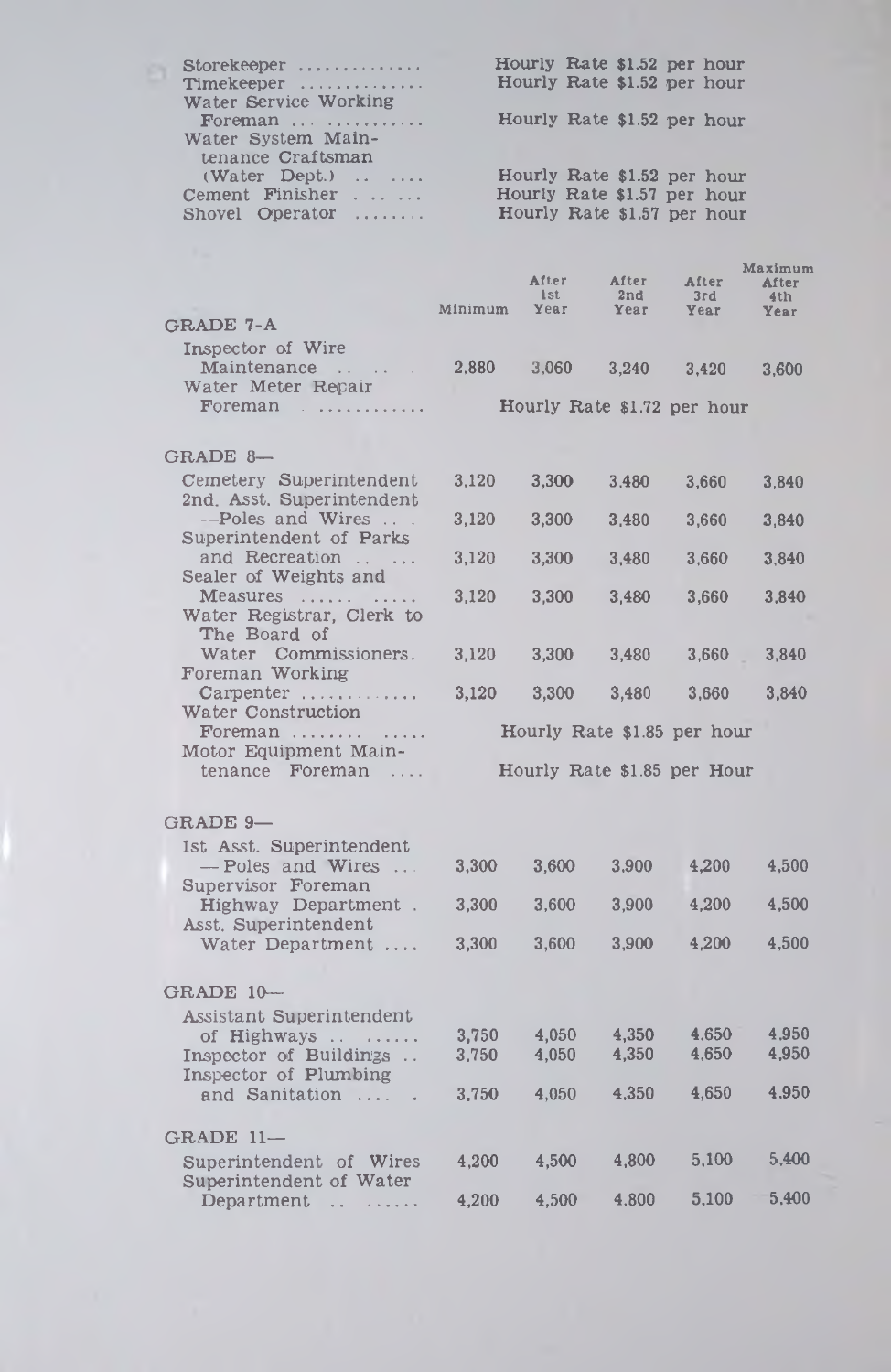|                                 | Standard Basic Salary<br>Intermediate Range |                      |                      |                      |                                  |
|---------------------------------|---------------------------------------------|----------------------|----------------------|----------------------|----------------------------------|
|                                 | Minimum                                     | After<br>1st<br>Year | After<br>2nd<br>Year | After<br>3rd<br>Year | After<br>4 <sub>th</sub><br>Year |
| GRADE 11-A<br>Superintendent of |                                             |                      |                      |                      |                                  |
| Highway Dept.<br>1.1.1.1.1.1.1  | 4.400                                       | 4.700                | 5.000                | 5.300                | 5.600                            |

**SECTION 11 — Salary Schedules for Positions in the Public Safety Service:**

"That the following salary schedules for positions in the Public Safety Service and the same are hereby adopted as the standard salary schedules for all such positions in the town service:

|                                                                                                                                                                                                                                                                                                                                                                                                                                                                                                                    |         |                    | After<br>1st       | After<br>2nd | Maximum<br>After<br>3rd |
|--------------------------------------------------------------------------------------------------------------------------------------------------------------------------------------------------------------------------------------------------------------------------------------------------------------------------------------------------------------------------------------------------------------------------------------------------------------------------------------------------------------------|---------|--------------------|--------------------|--------------|-------------------------|
| <b>GRADE 6-B</b>                                                                                                                                                                                                                                                                                                                                                                                                                                                                                                   |         | Minimum            | Year               | Year         | Year                    |
| Fireman (private) $\dots\dots\dots\dots$                                                                                                                                                                                                                                                                                                                                                                                                                                                                           |         | 2,975              | 3,100              | 3.225        | 3,350                   |
| Patrolman                                                                                                                                                                                                                                                                                                                                                                                                                                                                                                          |         | 2,975              | 3,100              | 3,225        | 3,350                   |
| Wagon-man Cierk                                                                                                                                                                                                                                                                                                                                                                                                                                                                                                    |         | 2,975              | 3,100              | 3,225        | 3,350                   |
| Fire Alarm Signal Operator                                                                                                                                                                                                                                                                                                                                                                                                                                                                                         |         | 2,975              | 3.100              | 3,225        | 3.350                   |
| $Chauffeur - Mechanician$<br>Stenographer Clerk                                                                                                                                                                                                                                                                                                                                                                                                                                                                    |         | 2,975              | 3.100              | 3,225        | 3.350                   |
| (Male) (Police)<br>.                                                                                                                                                                                                                                                                                                                                                                                                                                                                                               |         | 2,975              | 3,100              | 3,225        | 3,350                   |
| GRADE 7-B                                                                                                                                                                                                                                                                                                                                                                                                                                                                                                          |         |                    |                    |              |                         |
| Mechanician - Fire<br>Dept.                                                                                                                                                                                                                                                                                                                                                                                                                                                                                        | .       | 3,110              | 3,290              | 3,470        | 3,650                   |
|                                                                                                                                                                                                                                                                                                                                                                                                                                                                                                                    |         |                    |                    |              | Maximum                 |
|                                                                                                                                                                                                                                                                                                                                                                                                                                                                                                                    |         | After              | After              | After        | After                   |
|                                                                                                                                                                                                                                                                                                                                                                                                                                                                                                                    | Minimum | 1st<br><b>Year</b> | 2nd<br><b>Year</b> | 3rd<br>Year  | 4th<br>Year             |
| GRADE 8-                                                                                                                                                                                                                                                                                                                                                                                                                                                                                                           |         |                    |                    |              |                         |
| Fire Lieutenant<br>.                                                                                                                                                                                                                                                                                                                                                                                                                                                                                               | 3,120   | 3,300              | 3.480              | 3,660        | 3.840                   |
| Police Sergeant<br>.                                                                                                                                                                                                                                                                                                                                                                                                                                                                                               | 3.120   | 3.300              | 3.480              | 3.660        | 3.840                   |
| GRADE 9-                                                                                                                                                                                                                                                                                                                                                                                                                                                                                                           |         |                    |                    |              |                         |
| $\text{Captain} - \text{Fire}$ Dept.<br>$\ddot{\phantom{a}}$                                                                                                                                                                                                                                                                                                                                                                                                                                                       | 3,300   | 3,600              | 3.900              | 4,200        | 4.500                   |
| Police Lieutenant                                                                                                                                                                                                                                                                                                                                                                                                                                                                                                  | 3.300   | 3,600              | 3,900              | 4.200        | 4,500                   |
| GRADE 10-                                                                                                                                                                                                                                                                                                                                                                                                                                                                                                          |         |                    |                    |              |                         |
| Police<br>Captain                                                                                                                                                                                                                                                                                                                                                                                                                                                                                                  | 3,750   | 4,050              | 4.350              | 4.650        | 4.950                   |
| Deputy Chief (Fire                                                                                                                                                                                                                                                                                                                                                                                                                                                                                                 |         |                    |                    |              |                         |
| Dept.)<br>$\mathbf{A}$<br>$\begin{array}{cccccccccccccc} \multicolumn{2}{c} & \multicolumn{2}{c} & \multicolumn{2}{c} & \multicolumn{2}{c} & \multicolumn{2}{c} & \multicolumn{2}{c} & \multicolumn{2}{c} & \multicolumn{2}{c} & \multicolumn{2}{c} & \multicolumn{2}{c} & \multicolumn{2}{c} & \multicolumn{2}{c} & \multicolumn{2}{c} & \multicolumn{2}{c} & \multicolumn{2}{c} & \multicolumn{2}{c} & \multicolumn{2}{c} & \multicolumn{2}{c} & \multicolumn{2}{c} & \multicolumn{2}{c} & \multicolumn{2}{c} &$ | 3.750   | 4,050              | 4.350              | 4,650        | 4.950                   |
| GRADE 11-                                                                                                                                                                                                                                                                                                                                                                                                                                                                                                          |         |                    |                    |              |                         |
| (Fire Department)<br>Chief                                                                                                                                                                                                                                                                                                                                                                                                                                                                                         | 4,200   | 4,500              | 4,800              | 5,100        | 5,400                   |
| Police Chief<br>$\label{eq:1} \begin{array}{lllllllllllllllll} \hspace{-3mm} \textbf{a} & \textbf{a} & \textbf{a} & \textbf{a} & \textbf{a} & \textbf{a} & \textbf{a} \\ \hline \hspace{0.08cm} \textbf{a} & \textbf{a} & \textbf{a} & \textbf{a} & \textbf{a} & \textbf{a} & \textbf{a} & \textbf{a} \\ \end{array}$                                                                                                                                                                                              | 4.200   | 4.500              | 4.800              | 5.100        | 5.400                   |

## SECTION 12 — Initial Adjustments to the Compensation Plan.

That in order to bring all salary rates into conformity with those provided in the compensation plan, the following rules of application and adjustment shall be effective in fixing the rates of pay of incumbents of positions at the time any salary range included in the compensation plan or any amendment thereto takes effect: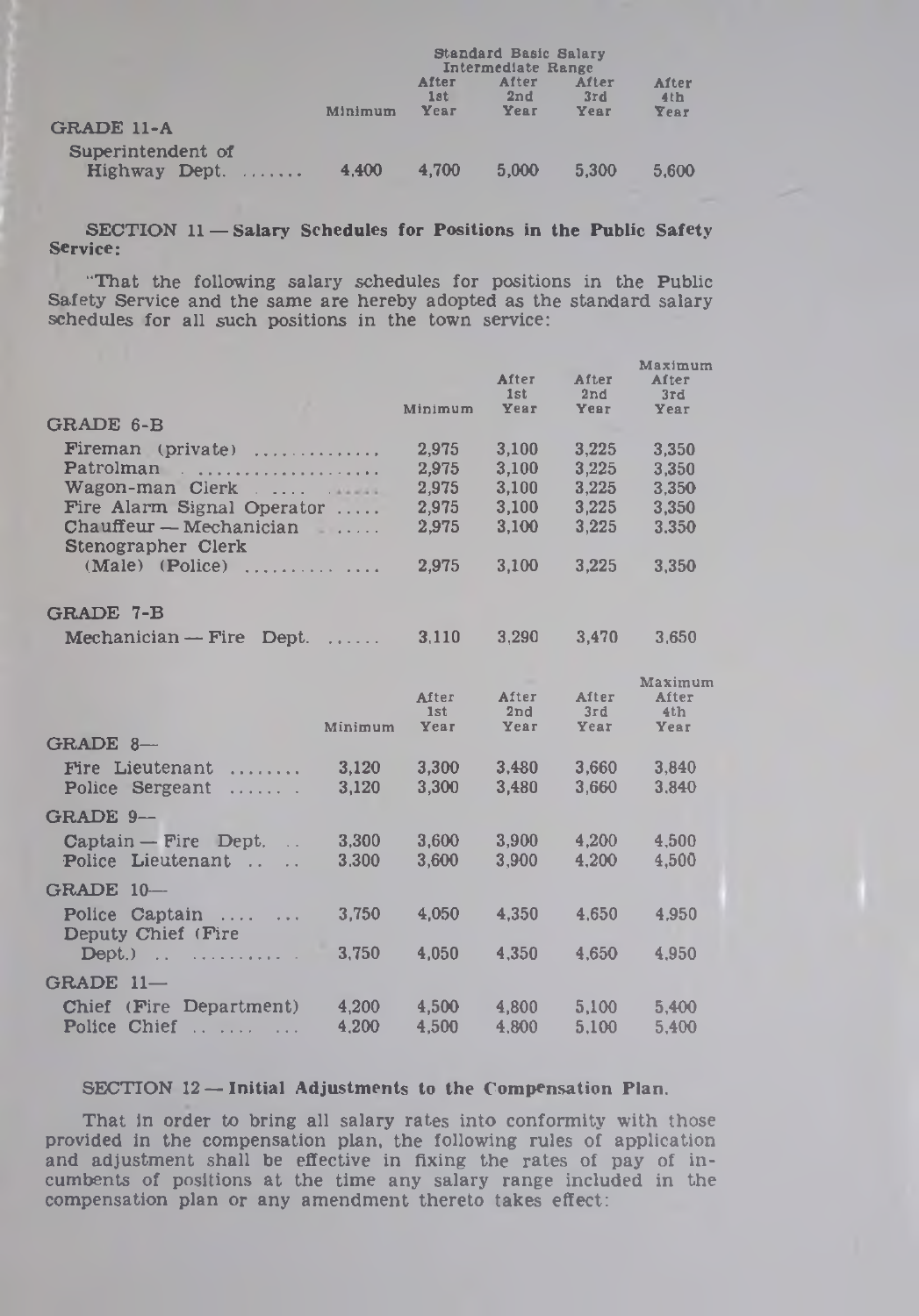(a) The rate of pay of an employee receiving less than the minimum of the range prescribed for the class to which his position is allocated shall be increased to the minimum except when the amount under the minimum is less than one increment when paragraph C shall apply.

n

(b) If the present salary is above the maximum prescribed in the new schedule, the present incumbent shall continue at the present salary and the schedule shall not apply until the position is vacated.

(c) The rate of pay of an employee receiving compensation between any two rates between the minimum and maximum of the range prescribed for the class to which his position is allocated shall be adjusted to an equivalent of one full increment each year within the salary range until he reaches his maximum.

(d) Annual increment shall become effective on the anniversary day of each year following appointment, or following final adoption of this plan, unless there is filed written objection thereto by the appropriate appointing authority with the Town Auditor on or before the expiration of each said year.

SECTION 13. That if any section, subsection, sentence, clause, phrase, or figure of this by-law is for any reason held to be unconstitutional or invalid, such decision and invalidity or voidance shall not affect the validity of the remaining portions of this by-law.

SECTION 14. That this by-law shall take effect and be in force from and after the earliest period allowed by law. ATTEST:

> S/ GEORGE B. WELLMAN. Town Clerk

The foregoing Chapter 10, Section 1-14 inclusive was adopted at Adjourned Annual Town Meeting, April 13, 1949.

SECTION 15. The Moderator shall annually appoint a Committee under this Chapter of the By-Laws to be known as the Advisory Board of Review, composed of nine members, two of whom shall be members of the Board of Selectmen, three of whom shall be members of the Finance Committee, one of whom shall be a Town employee and the other three residents of the Town, not Town office holders or Town employees, whose duty it shall be to hold hearings, make investigations and recommendations to the Town Meeting concerning all requested changes of classifications, grades and salary schedules included in Chapter 10 of the Town By-laws. The Moderator shall appoint members to fill vacancies in such Committee whenever vacancies occur. Said Advisory Board of Review shall file its annual report with the Board of Selectmen and the Finance Committee not later than the thirtyfirst day of December in each year. Upon receipt of such report, the Finance Committee shall, after consideration of the subject matter, make a report to the Town Meeting as a part of its estimates of Town expenditures, together with such recommendations as the Finance Committee deems expedient. (Voted: Art. 40, March 26, 1951)

SECTION 16. The foregoing salary schedules shall be deemed the standard base salaries for the ordinary number of hours. In addition to said standard base salary, there shall be paid to each employee subject to this Chapter, effective January 1, 1952, Cost of Living Allowance. Said salary schedules shall be considered comparable to the Retail Price Index in Massachusetts, Department of Labor and Industries, Division